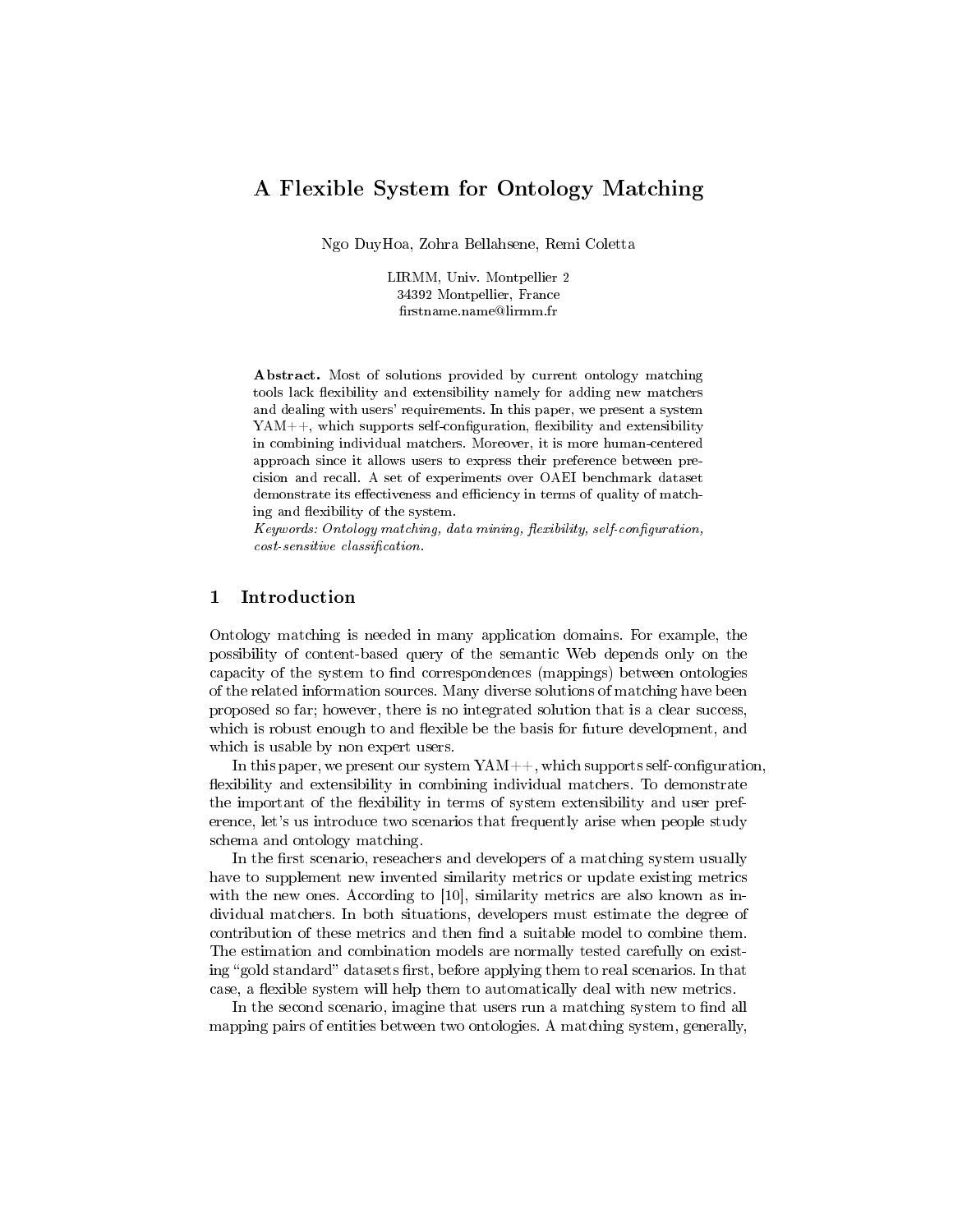outputs a list of candidate mappings and corresponding condent values. Users then must verify these mappings in order to remove incorrect ones. This process will not take much time because number of the suspect mappings is limited. Next, users need to find missing mappings which matching system did not discover. This process is very time consuming because it will be done manually on a huge number of candidate mappings. The manual effort of this phase is called postmatch effort. Users may spend many hours or even few days to finish this work. Therefore, users desire to have a way to improve number of correct mappings in order to reduce post-match effort.

Based on these scenarios, the motivation of our system can be described as follows: Giving two ontologies represented in some ontology languages (N3, RDF, OWL, etc.), find a flexible approach to combine individual matchers with the following features: (i) achieving high matching quality result (precision, recall and  $f$ -measure), (ii) system's self-configuration, (iii) system's extensibility, (iv) generating a dedicated matcher according to the user's preference between precision and recall.

The remainder of this paper is organized as follows: In section 2, we describe our ontology matching system in detail. In Section 3, we present the results of experiments performed to highlight the main interesting features of our ontology matching tool. Section 4 contains the related work. Finally, Section 5 contains concluding remark about our system.

## 2 YAM++ Ontology Matching System

Our approach has been implemented in YAM++ - (not) Yet Another Matcher system for ontology matching. It follows the same approach used in YAM schema matching system [2]. However, the YAM++ aims to work with ontology matching, which is semantically richer than XML schema. For this purpose, we added new features such as:

- $-$  New similarity metrics working with different features (e.g. name, label, comments, relations) of ontologies' entities.
- New dictionary metrics based on different algorithms.
- New metrics based on information retrieval technique calculate similarity score between context and descriptive information of entities.
- Graphical user interface for setting parameters, displaying and verifying discovered mappings returned from system.

The main components of YAM++ system are depicted in Figure 1. It only requires as input, the set of ontologies to be matched. However, the user can also provide additional inputs, i.e., some preferences between precision and recall.

The Knowledge Base is a system repository, containing library of similarity metrics and library of learning models. It also stores list of gold standard datasets, which is a pair of ontologies with expert mappings between some of their entities built by domain experts.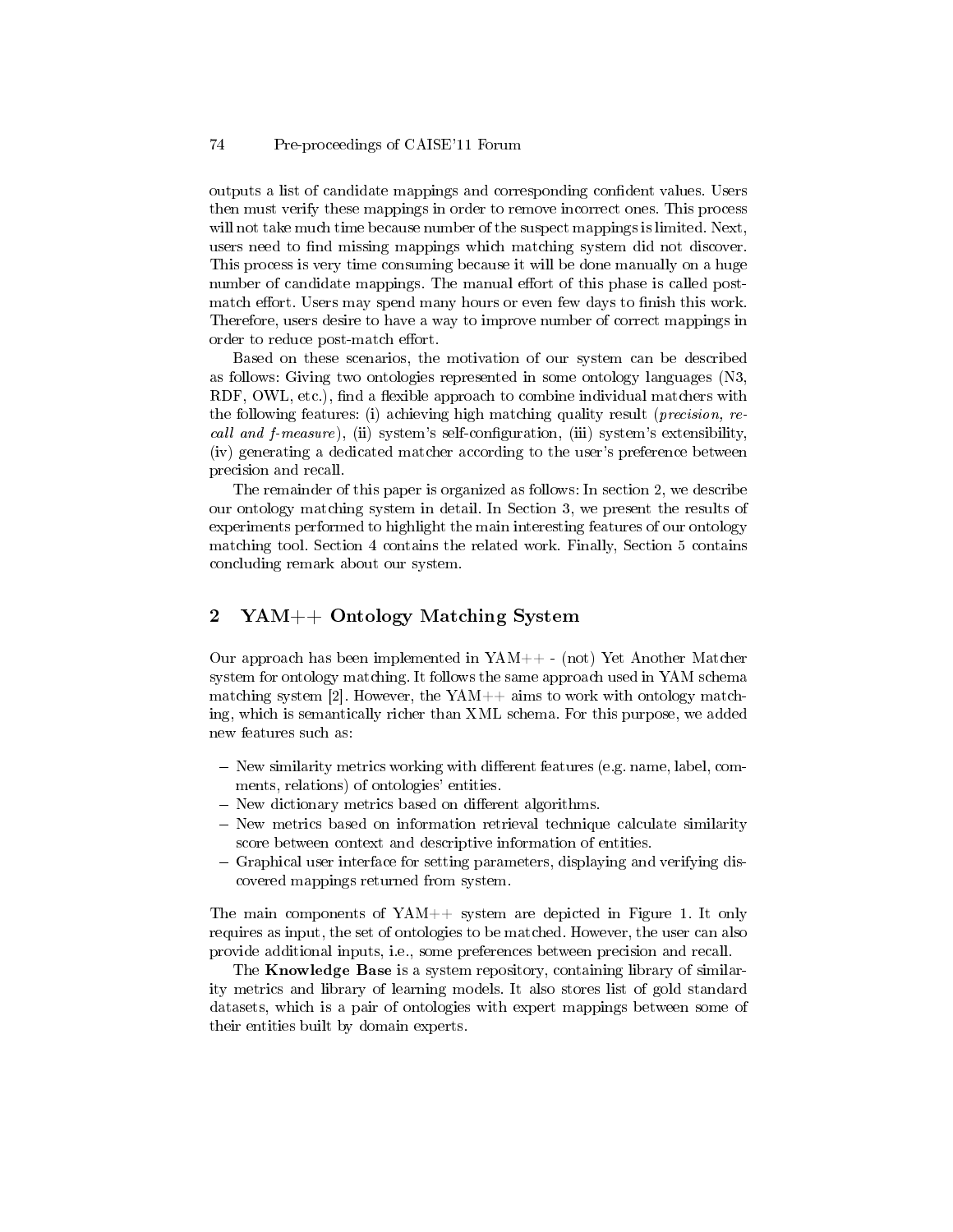

Fig. 1. YAM++ system architecture

The Data Generation module transforms gold standard datasets and input ontologies to learning (including training and testing) and unclassied data respectively. The idea is that each pair of entities  $(e_i, e_j)$  becomes a machine learning instance, which its features are the similarity score calculated by similarity metrics on  $(e_i, e_j)$ . In training and testing data, the class of instances is determined by the confidence value of the corresponding pair  $(e_i, e_j)$  in the expert mappings set. For unclassified data, the class of instances is set to unknown value.

The Training module finds the optimal configuration for each learning model according to training data passed from Data Generation module. Besides, it can also take a user preference for either Precision or Recall in training process to generate classification models that favor this preference. The configuration process is automatic and transparent to users. The average performances (Precision, Recall, F-Measure) of all learning models achieved from running 10-fold cross validation and different testing data are temporarily saved for comparison purpose.

The Selection module by default will select a classification model, whose the obtained average F-Measure is highest. If user provides a preference between Precision and Recall, a classification model, which obtains the best result corresponding to this preference, is selected for next stage. In this paper, we call it dedicated matcher or dedicated model.

In the Classification module, a dedicated matcher predicts each instance in unclassified data by a predicted value. If the classification model is nominal, the predicted value is TRUE or FALSE, which means two entities corresponding with classified instance are matched or not.

Finally, these mappings are displayed in graphical user interface. Users can judge a mapping whether it is correct or not by their knowledge of ontologies'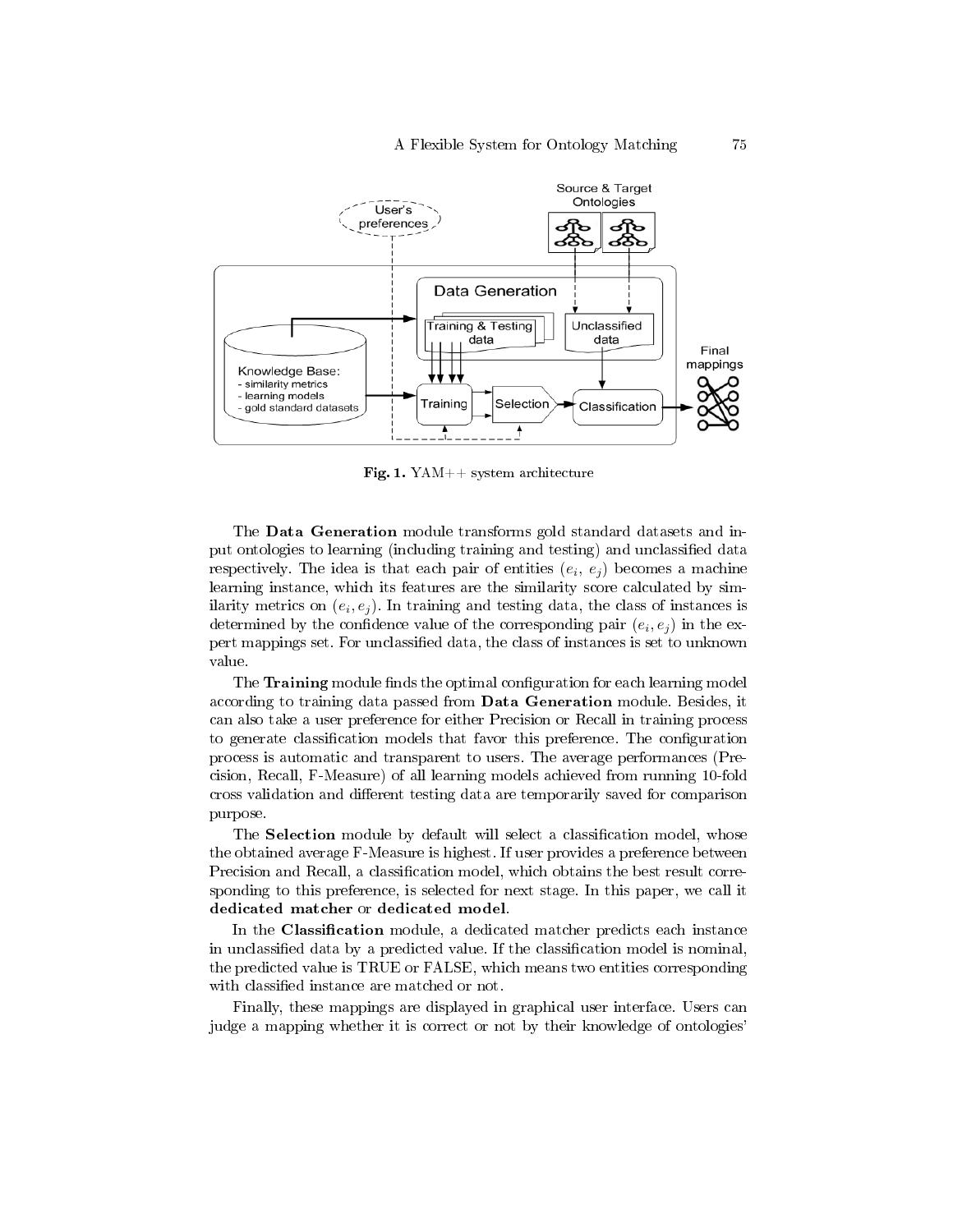### 76 Pre-proceedings of CAISE'11 Forum

**S** Display Matching  $\overline{\mathbb{H}}$   $\mathbb{H}$ ...\animals\animalsA.owl ..\animals\animalsB.owl Thing Thing TwoLeggedThing **Get Info** ....<br>- BipedalThing E TwoLeggedPerson **BipedalPerson** Modify Animal Remove - Female Male – Woman **Display All** Man HumanBeing Female **TruePositive** Woman Man FalsePositive TwoLeggedPerso Hermaphrodite Woman FalseNegative -Person –∳ Person--Woman **Clear AreaText BipedalPerson** Man TwoLeggedPerson Man Woman Male Man TRUE POSITIVE : Thing/TwoLeggedThing <----> Thing/BipedalThing ۸ http://www.atl.imco.com/projects/ontology/ontologies/animals/animalsA.owl#TwoLeggedThing http://www.atl.imco.com/projects/ontology/ontologies/animals/animalsB.owl#BipedalThing -[New Selected Node]-

domain. Users also can modify, remove incorrect mappings or add new mappings with the help of command operations appeared in system's menu (see Figure 2).

Fig. 2. User interface for mappings visualization

## 3 Experiments

In this section, we present the capabilities of our system using two experiments:

- 1. We show the flexibility and extensibility of our system in term of integrating new similarity metrics automatically and transparently to users.
- 2. We show another ability of generating a dedicated matcher based on the user's preference (promoting recall).

#### 3.1 Experiment 1: Flexibility and Extensibility

For demonstration purpose, we run two scenarios and compare their performance quality.

 $-$  In the first scenario, we use a set of string metrics as individual matchers to calculate similarity value between entities based on entities' names and labels. These metrics are taken from open source code library SecondString<sup>1</sup>, SimMetric<sup>2</sup> . These metrics are Levenstein, SmithWaterman, JaroWikler, Stoilos, QgramDistance, MongeEklan and Level2 metrics.

 $1$  http://secondstring.sourceforge.net/

<sup>2</sup> http://sourceforge.net/projects/simmetrics/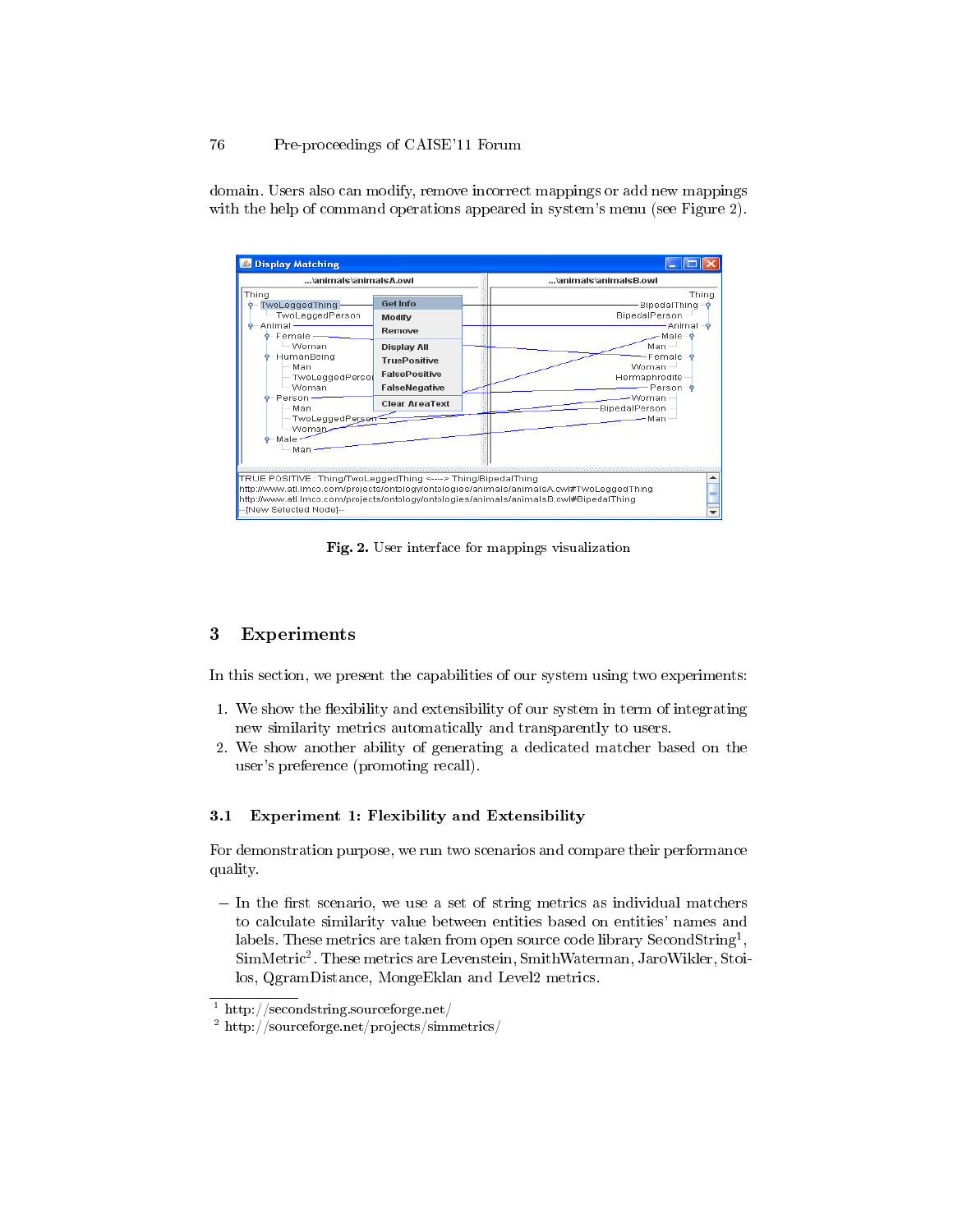- $\sim$  In the second scenario, we add metrics working with dictionary WordNet<sup>3</sup> to exploit semantic features and metrics working with entities' description. We have implemented Lin and WuPalmer[7] algorithm for dictionary metrics. For comparing descriptive information, we construct a text corpus for each entity. Entity's corpus consists of its meta-data (name, labels, comments), meta-data of its related entities (sub-concepts, sub-properties, restricted properties, range). A Vector Space Model is constructed from these copora [8]. By using TF\*IDF algorithm for term weighting, each corpus is transformed to a feature vector. The similarity score of two entities is calculated by cosine similarity of their feature vectors.
- In both scenarios we train different learning models such as: tree-based (J48, CART, ADTree, NBTree), probability-based (NaiveBayes, BayesNet), function-based (SMO, LibSVM, Logistic, MultiLayerPerceptron), instancebased (IBk, NNge, VFI). These models are taken from open source Weka<sup>4</sup> library. The gold standard datasets are taken from  $OAEI<sup>5</sup>$  and I3CON<sup>6</sup> repositories. In both scenarios, we do not set preference between Precision and Recall, so the criterion for selection is maximum F-Measure. The winner model after running selection process in both cases is DecisionTree J48 model. It means that the dedicated models used in Classification module are a trained J48 in both the scenarios.
- For comparison purpose, we run matching on set of datasets of OAEI 2009:  ${\#104, \#203, \#204, \#205, \#206, \#201, \#201-2, \#201-4, \#201-6, }$  $\#201-8$ .

The observations from Figure 3 are:

- On datasets  $\#104$ ,  $\#203$  and  $\#204$ , both scenarios have the same F-Measure ( $\approx$  1.0). This is because the linguistic information of these test ontologies is highly similar to with that of the reference ontology. In fact, entities' names of these ontologies are identical or are modified by some naming conventions. Therefore, adding the new metrics do not have a signicant impact on the result.
- On datasets  $\#205$  and  $\#206$  entities' names in test ontologies are replaced by synonym words or are translated in another language. Thank to using metrics based on dictionary and descriptive information, the achieved average F-Measure is increased  $57\%$  from the first  $(0.36)$  to the second scenario  $(0.93)$ .
- $-$  On datasets  $\#201$ ,  $\#201$ -2,  $\#201$ -4,  $\#201$ -6 and  $\#201$ -8, entities' names in test ontologies are replaced by random sequence symbols with 100%, 20%, 40%, 60% and 80% respectively. However, entities are also described by labels and comments, so the achieved average F-Measure is increased  $45\%$  from the first  $(0.52)$  to the second scenario  $(0.97)$ .

<sup>3</sup> http://wordnet.princeton.edu

<sup>4</sup> http://www.cs.waikato.ac.nz/ml/weka/

<sup>5</sup> http://oaei.ontologymatching.org/2009/

 $6$  http://www.atl.lmco.com/projects/ontology/i3con.html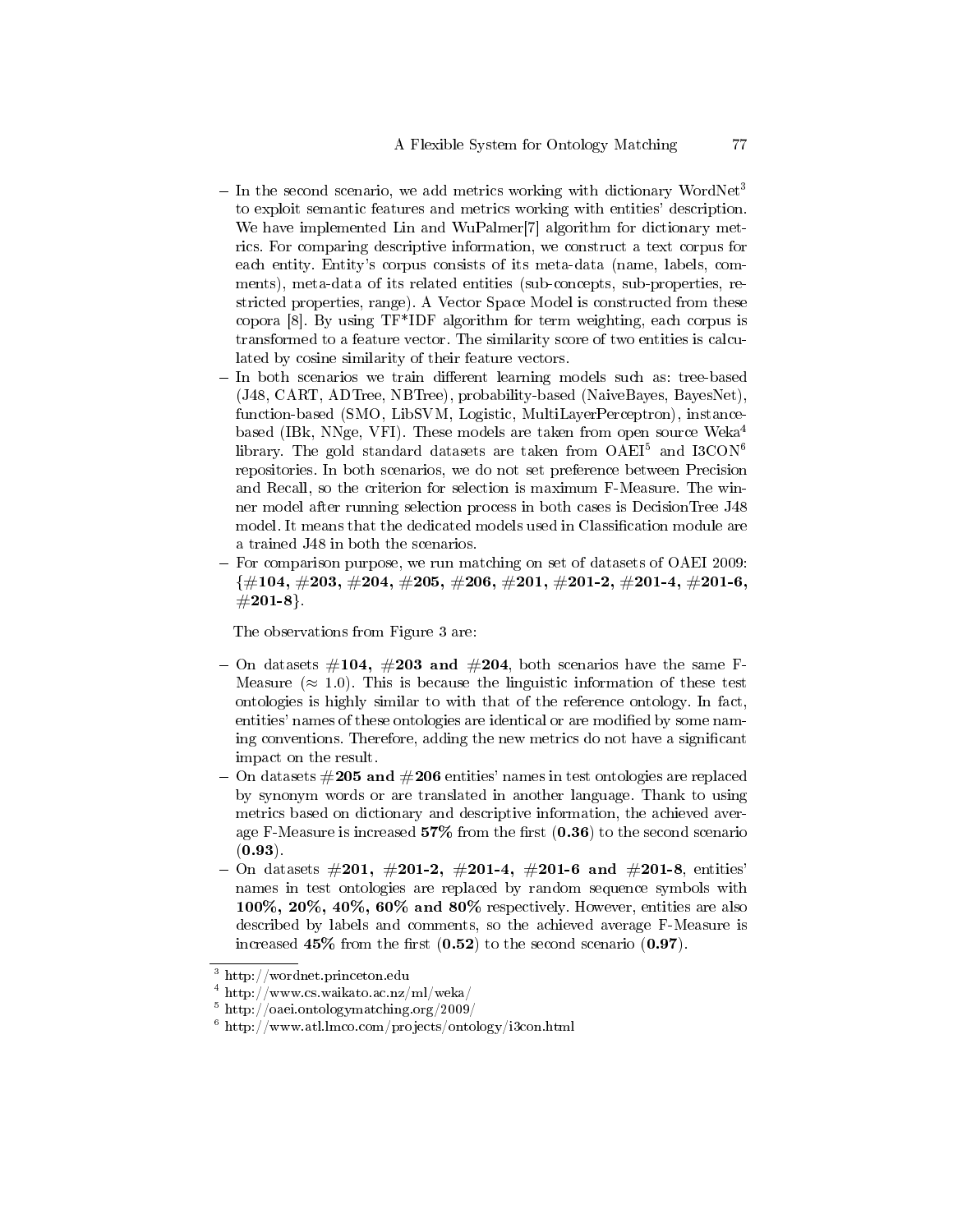#### 78 Pre-proceedings of CAISE'11 Forum



Fig. 3. Comparison on F-Measure of all datasets in the first and the second scenarios

The most interesting feature to note is that the process of reconfiguration system with new metrics is totally automatic and transparent to the users.

#### 3.2 Experiment 2: Promoting Recall

Traditionally, the measure used to compute performance quality of matching tools, is the F-Measure: a combination of Precision (the ratio of correctly found correspondences (a.k.a true positive) over the total number of returned correspondences [5]) and Recall (the ratio of correctly found correspondences over the total number of expected correspondences [5]), in which precision and recall have the same weight. F-Measure makes sense when using matching tool as black box, without any user validation. But, most of the time, the user have to perform some post-match effort in order to discard some irrelevant and discover the missing mappings. In this experiment, we demonstrate the impact of user preference between Precision and Recall on post-match effort.

Technically, most classification models suffer from two errors during classifying: i) discovering an irrelevant correspondence (a.k.a. false positive) and ii) missing a relevant correspondence  $(a, k, a, f)$  false negative). The first error decreases precision while the second one decreases recall. In order to get better result in term of recall, we need to set the cost on false negative error higher than that on false positive error. This is a well-known issue called Cost-Sensitive Learning in Data Mining [4].

In order to deal with cost-sensitive learning, we use MetaCost and Cost-SensitiveClassification algorithms [11]. These algorithms belong to meta-learner class. They make a wrapper on base learning models in such a way that learning models effectively minimize cost. The preference between Precision and Recall is expressed by a proportion of the cost on false negative and the cost on false positive.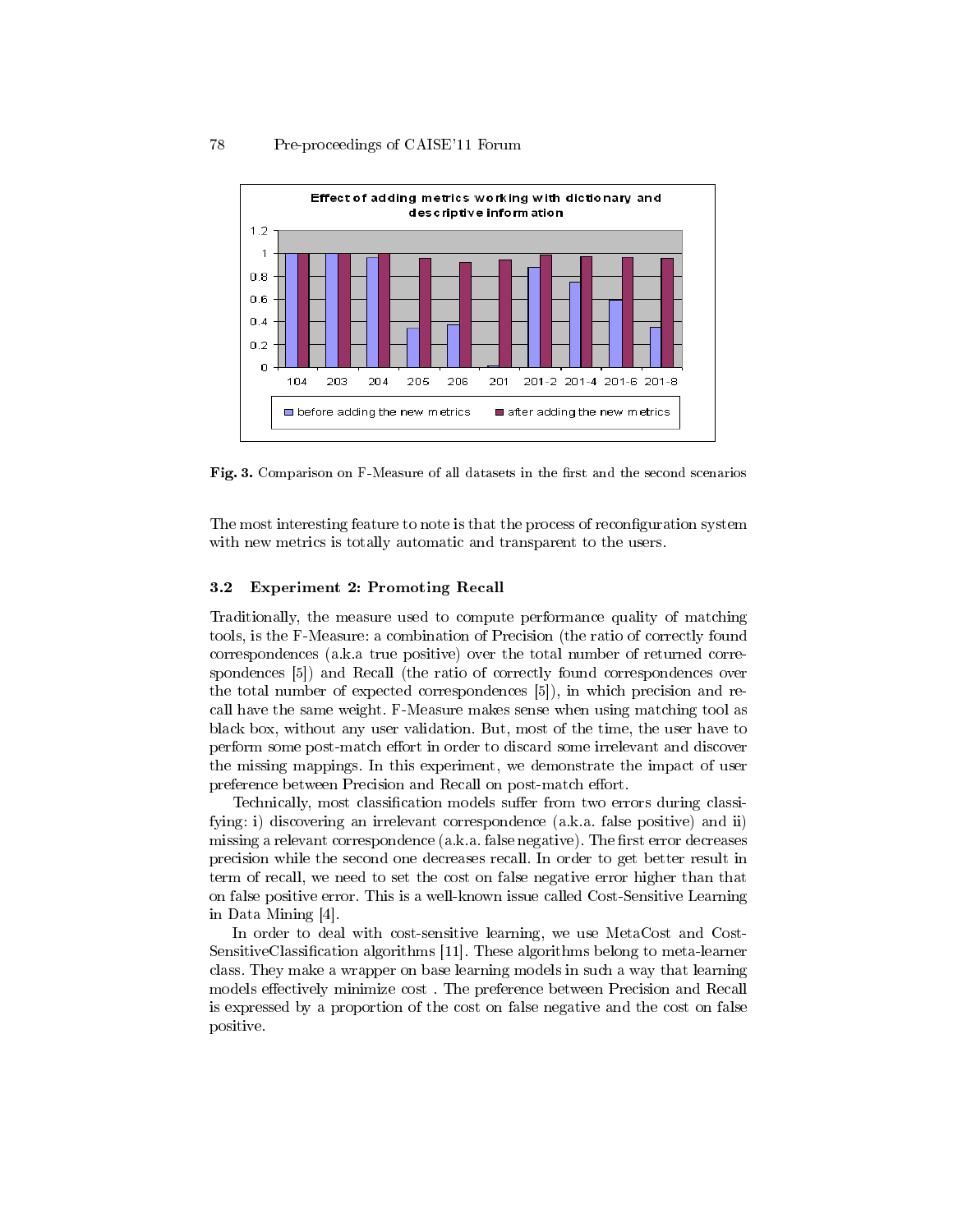We perform our experiments with different proportion values, on the real datasets in OAEI 2009:  $\{\#301, \#302, \#303, \#304\}$ . The base learning models, the list of similarity metrics and training data are the same as described in the second scenario in the first experiment.

|                      |      |       |     | $ proportion = 1 proportion = 5 proportion = 10 proportion > 15 $ |
|----------------------|------|-------|-----|-------------------------------------------------------------------|
| Total True Positive  | 199. | 1 ດ 7 | 133 | 133                                                               |
| Total False Positive |      |       | 83  |                                                                   |
| Total Undiscovered   |      |       |     |                                                                   |

|  |  |  |  |  | <b>Table 1.</b> The effect of promoting Recall |  |
|--|--|--|--|--|------------------------------------------------|--|
|--|--|--|--|--|------------------------------------------------|--|

For each proportion value, one dedicated matcher is generated. The observations from Table 1 are:

- By increasing the proportion value, the total of candidate mappings discovered as True Positive is increased. This advantage helps users to reduce time for discovering missing mappings.
- When the proportion is equal to 10, the total number of true positive mappings is maximum. After that, only the total number of false positive increases. This is a disadvantage, because users must to remove more irrelevant mappings.
- Notice that whatever the value we set for proportion, it always remains some matches we are not able to discover automatically.

As an example, when proportion is set to 10, the dedicated matcher discovers 11 (133 - 122) additional true positives, but 43 (83 - 40) additional false positives in comparison with the default matcher. In fact, the effort for manually removing an incorrect mapping is much less than the one for discovering a new correct mapping among 9949 pairs (total candidate mappings of 4 datasets). Therefore, by promoting recall, our system reduces user's post-match effort during the validation phase.

### 4 Related work

There are many studies on Ontology Matching [6],[5]. In this section, we only mention the closest ones that are based on machine learning approaches.

GLUE [1] is a well-known of learning-based ontology mapping system. GLUE uses a set of base learners to exploit different type of information from instances and taxonomy structures. Then, it uses a meta-learner to combine these base learners to achieve higher classification accuracy than any single base learner alone. The drawback of GLUE is that it requires a large number of instances associated with the nodes in taxonomies, whereas most ontologies do not contain these information.  $YAM++$  is different with GLUE in that  $YAM++$  uses machine learning approach to combine different individual matchers which exploit